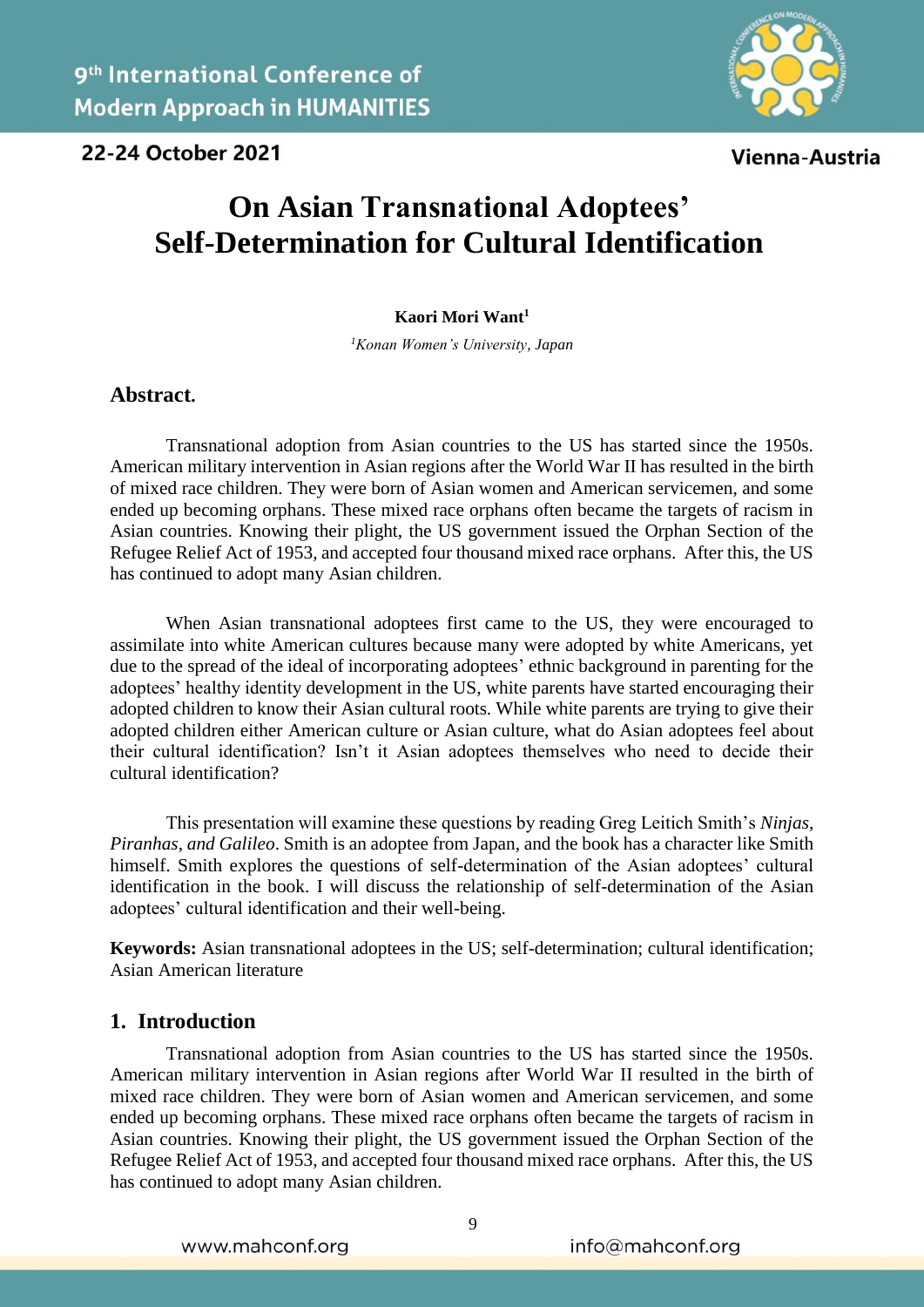

## 22-24 October 2021

When Asian transnational adoptees first came to the US, they were encouraged to assimilate into white American cultures because many were adopted by white Americans, yet, due to the spread of the ideal of incorporating adoptees' ethnic background in parenting for the adoptees' healthy identity development in the US, white parents have started encouraging their adopted children to know their Asian cultural roots. While white parents are trying to give their adopted children either American culture or Asian culture, what do Asian adoptees feel about their cultural identification? Isn't it Asian adoptees themselves who need to decide their cultural identification?

This presentation will examine these questions by reading Greg Leitich Smith's *Ninjas, Piranhas, and Galileo*. Smith is an adoptee from Japan, and the book has a character like Smith himself. Smith explores the questions of self-determination of Asian transnational adoptees' cultural identification in the book. I will discuss the issue of self-determination of the Asian transnational adoptees' cultural identification.

### **2. Transnational adoption in the US**

Despite the COVID-19 pandemic, the US adopted 1622 children transnationally in the fiscal year 2020 according to the Annual Report on Intercountry Adoption issued by the Department of State. 659 children out of 1622, roughly 40% of children are from Asian countries such as China, South Korea, India, the Philippines, etc. The US' intercountry adoption hit its height in 2004, and the country adopted about 23,000 children. Since then, the number of intercountry adoption has been decreasing for various reasons, but the practice has tenaciously continued.

Reasons behind the decrease of intercountry adoption include the accusations of baby selling, and other problematic child adoption practices have led some sending countries to shutter their programs. Neverthelss, the practice has continued, and children transnationally adopted by American adoptive parents need to adjust to their new life in the US.

Antony Blinken, Secretary of the State mentions in the Annual Report on Intercountry Adoption that "we strongly believe that intercountry adoption must remain a viable option for these children when it is in their best interests. " On the other hand, some critics point out the sytematic problems of intercountry adoption. For example, E.J.Graff contends,

The international adoption industry has become a market often driven by its customes. Prospective adoptive parents in the United States will pay adoption agencies between \$15,000 and \$35,000 (excluding travel, visa costs, and other miscelaneous expenses) for the chance to bring home a little one (35).

Graff continues her ctiricism that because some Westerners pay lots of money for adoption, the adoption has become a profittable industry in developing countries. For money, some people in developing countries even kidnap infants, and medical doctors force poor mothers to give up their babies in exchange of medical fees (43). In adoption, children in needs such as "sick, disabled, traumatized, or older than five" (34) are the ones who should be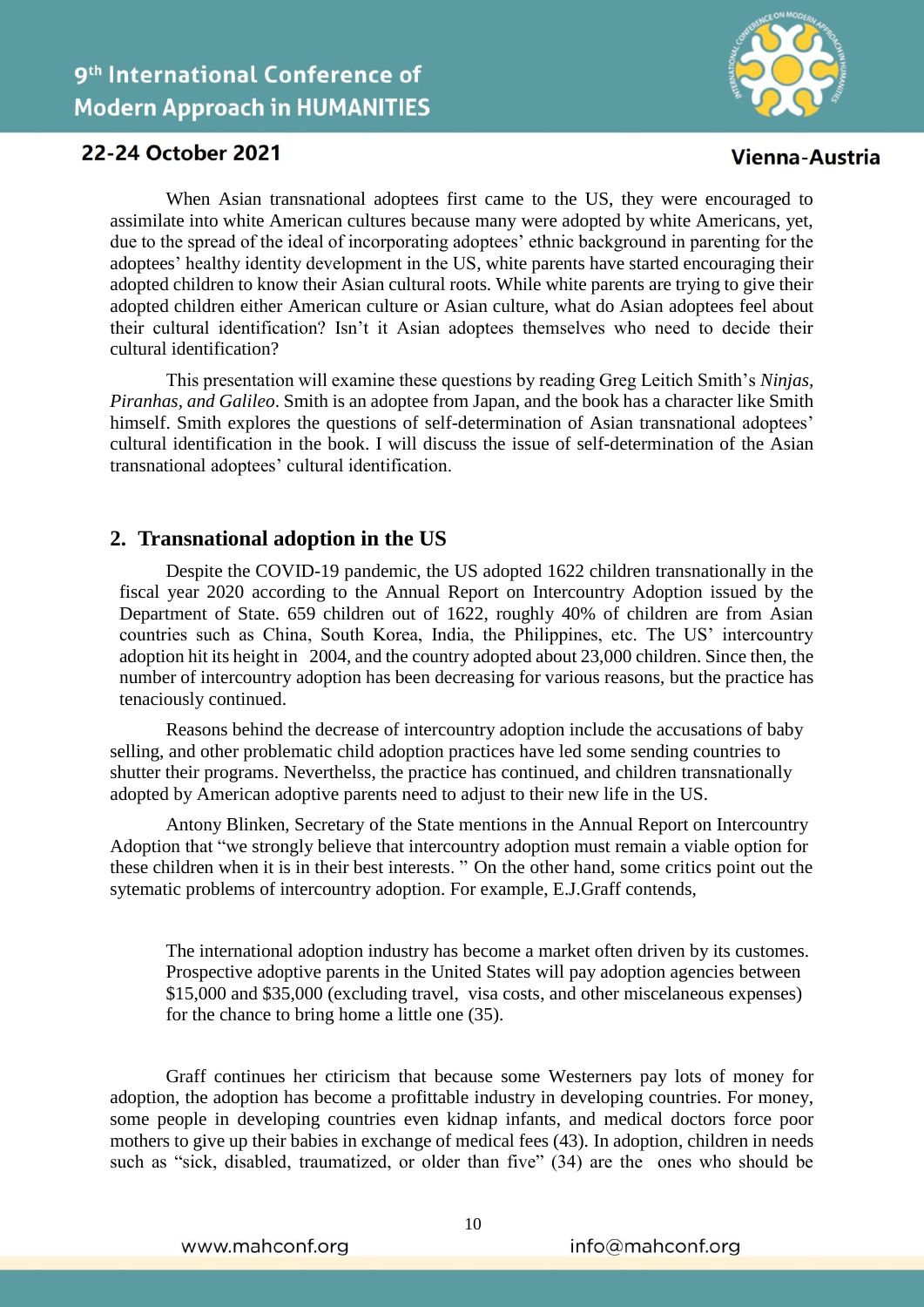

## 22-24 October 2021

adopted, but prospective American parents only request healthy toddlers. Due to these inhuman practices involving intercountry adoption, some sending countries stop intercountry adoption.

Although Blinken writes that intercountry adoption is for the "best interests" of children in need , some transnational adoptees have started their pain of adoption. For example, 30 Korean transnational adoptees and 10 birth mothers hosted a rally in 2007. They demanded Korean government (South Korea is one of the bigest adoptee sending countries in Asia) to stop adoption because "overseas adopption leaves deep-rooted scars both on the birth mothers and the children" (Young-gyo, 129). Thus, obviously, transnational adoption is not for the best interests of some Asian transnational adoptees.

What kind of deep-rooted scars does intercountry adoption leave in the mind of adoptees? Sherrie Eldridge, herself an adoptee and adoption counselor, writes the pain of adoptees.

Many adoptees feel false guilt over the painful loss of the birth family, over which they had no control. They often feel guilty just for bing alive, and they cringe when they hear the words illegimate or bastard (11).

In addition to the pain of the loss of the birth family, for Asian transnational adoptees in the US, who are usually tansracially adopted, in other words, Asian children adopted by white parents, their pain gets more complicated because of their racial difference from their adoptive white parents.

Kim Park Nelson, an anthropologist researching on Korean transnational adoption, and herself Korean transnational adoptee, explains that from the 1960s to the 1980s, white adoptive parents used to expect their Asian transnational adoptees not to be marred by racial difference, but their color-blind attitude was actually forcing their adopted children to assimilate into white cultural norms. Nelson writes,

In a society where the dominant culture is White and non-White are of-color, to have no race is effectively to be White. Parents who described themselves or their children as raceless were likely attempting to protect their families from the difficulties of difference, but in creating an imaged racelessness, they were unwittingly Whitewashing their children (82).

Asian transnational adoptees are trying to assimilate into white norms because of their white parents' expectation, but it is obvious that they cannot be white. While Asian transnational adoptees are embraced as white in their household, they are constantly racialized as Asians outside of the house. Some even experience racism in American society. This incongruence between the house and society, between their true skin color and parents' imagined skin color of theirs causes pain in the mind of Asian transnational adoptees.

Because of the incongruence and pain, some Asian transnational adoptees develop behavioral and mental problems. Child psychological development experts Karyn Purvis etc.,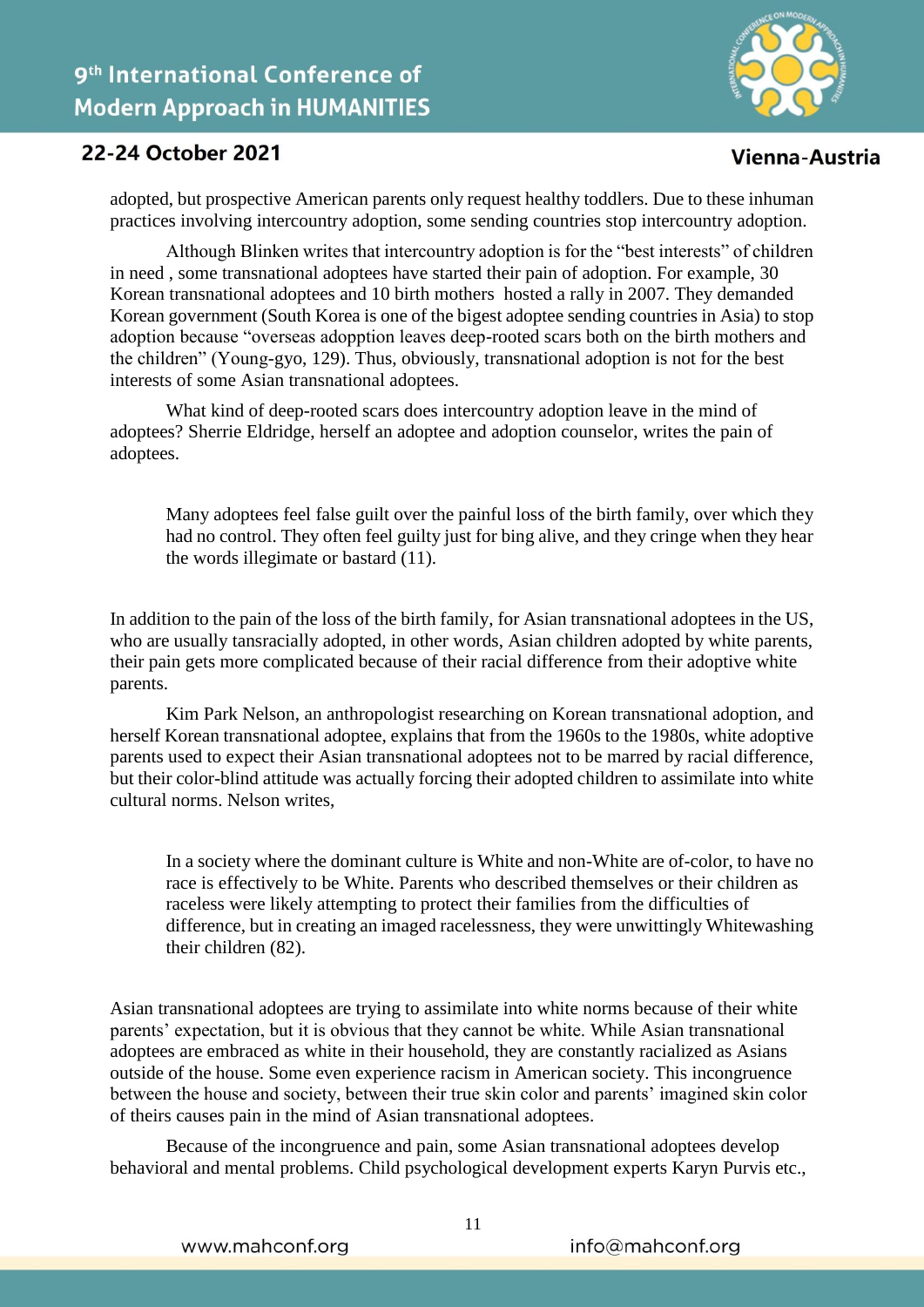

## 22-24 October 2021

lists the adoptees' problematic behaviors such as irritability, antisocial behaviors, anger, rage, aggression, dissociation, withdrawal, crying, sadness, lethargy, and depression (43).

Some Asian transnational adoptees report the pain deriving from cultural identity problems. For example, Jane Jeong Trenka, herself an Asian transnational adoptee raised in Minnesota, writes of her identity problem arising from her racial difference from her white parents in her novel, *The Language of Blood.*

I wanted my head to be removed, a metaphor so strong that only later did I realize that it was not a death wish at all. I dreamed about it, fantasized about it, imagined the mercy of a guillotine. My body was separated from my mind in a dualism so ridiculous that I almost flew apart at the shoulders. What I longed for was wholeness, for my body to be as white and northern Minnesota as my mind (237).

In order to ease adoptees from their pain, some scholars point out the importance of incorporating Asian transnational adoptees' cultural origin in their everyday life for their healthy identity development. A psychologist Richard Lee writes,

Adoptive parents who deny or overlook racial and ethnic differences between parents and child, for example, may be more likely to engage in cultural assimilation parenting strategies, which in turn, may contribute to poorer mental health. By contrast, adoptive parents who acknowledge and accept racial and ethnic differences may be more likely to engage in enculturation and racial inoculation parenting strategies, which in turn, may contribute to more positive racial/ethnic identity development and mental health  $(10).$ 

The knowledge about how to nurture Asian transnational adoptees' healthy identity development has spread among adoptive parents, and Shohei's parents, a protagonist of Greg Leitich Smith's *Ninjas, Piranhas, and Galileo*, are not exception. Next, I will read the text and discuss Asian transnational adoptees' cultural identification.

## **3. Analysis of Greg Leitich Smith's** *Ninjas, Piranhas, and Galileo*

Set in Chicago, *Ninjas, Piranhas, and Galileo* has three seventh-grade narrators, Honoria, Elias and Shohei. They have been good friends but their friendship becomes awkward when Elias has a crush on Honoria, who has a crush on Shohei, who wants to help Elias win Honoria. The novel offers an interesting coming-of-age story, but this paper focuses only on Shohei and his relationship with his Irish American adoptive parents.

After reading "The Urgency of Exposing Cross-Culturally Adopted Children to the Ancestral Cultures of their Biological Parents" in *the Journal of Cultural Wellness and Pediatric Anthropology*, (the article is of course fictional) Shohei's parents, wealthy Irish Americans, suddenly started "Japanization effort" (28, 30).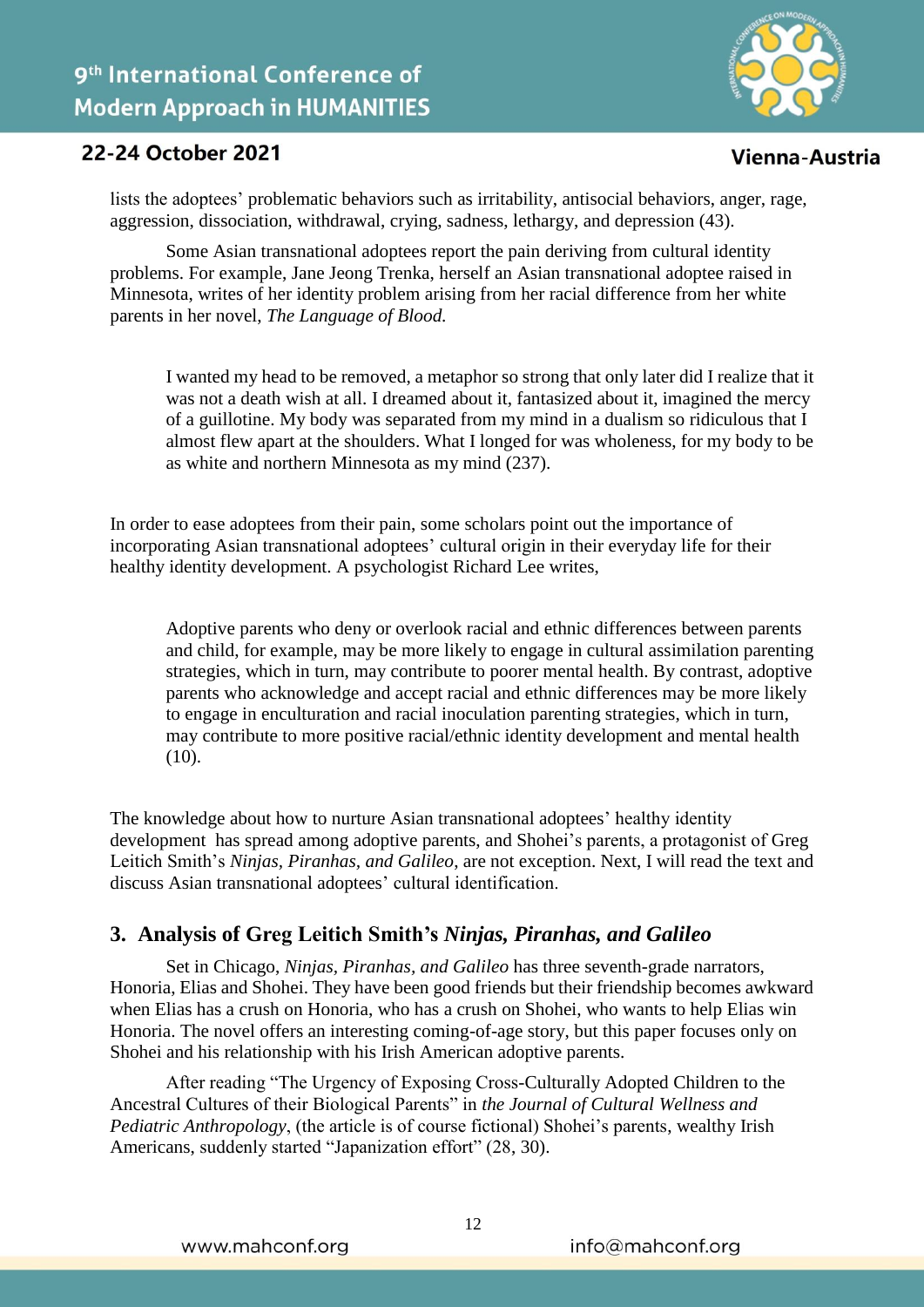

## 22-24 October 2021

The parents' Japanization efforts include to cook Japanese food every day (11), socializing with other Asian transnational adoptees, to have Shohei take Japanese-culture-related classes, and to decorate Shohei's room with Japanese items as follows:

Now, a bunch of three-foot-by-three-foot tatami mats covered the floor and one wall had a wood-framed grid of rice paper. My bed had been replaced with this tatami thing that looked kind of like a coffee table, and the rest of the furniture was sort of short and came from Olaf of the Orient: A Fusion of West and East. Oh, and my framed and autographed World Cup soccer and Chicago Cubs posters had been replaced by a bamboo scroll and a silk print of a big wave with Mount Fuji in the background (29).

The parents' Japanization efforts baffle Shohei, and he tells them,

I'm interested in Japan and stuff, which is why I'm still taking Nihongo as my Asian language elective, but I like a lot of other things, too. Besides, it's not like I'm genetically programmed to worship the emperor, or anything (30).

To this, his mother reacts as follows:

My mom got a little teary and clasped my hands in hers. "Your ancestors are speaking to you," she said. "We're going to help you hear" (31).

Shohei reluctantly accepts the parents' Japannizatoin efforts. Asian transnational adoptees tend to accept their adoptive parents' expectation docilely and suppress their true feeling. It is because they were saved by benevolent white American parents and they need to appreciate the kindness. Asian transnational adoptees, Julia Chinyere Opara, Sun Yung Shin, and Jane Jeong Trenka explain this "self-censorship" tendency of Asian transnational adoptees as follows:

Some of us feel pressured to censor our own pain as an act of loyalty toward our adoptive families, fearing that it would cause them too much pain if we express our feelings of loss and grief (10).

Shohei may hesitate to hurt his adoptive parents' feeling so he cannot reject their Japanization efforts. He is upset that they replaced his cherished sport club posters, but he supresses his true feeling. He talks to himself that

I was supposed to be celebrating, or whatever, my Japanese heritage. But my parents had never let me decide what that meant (107).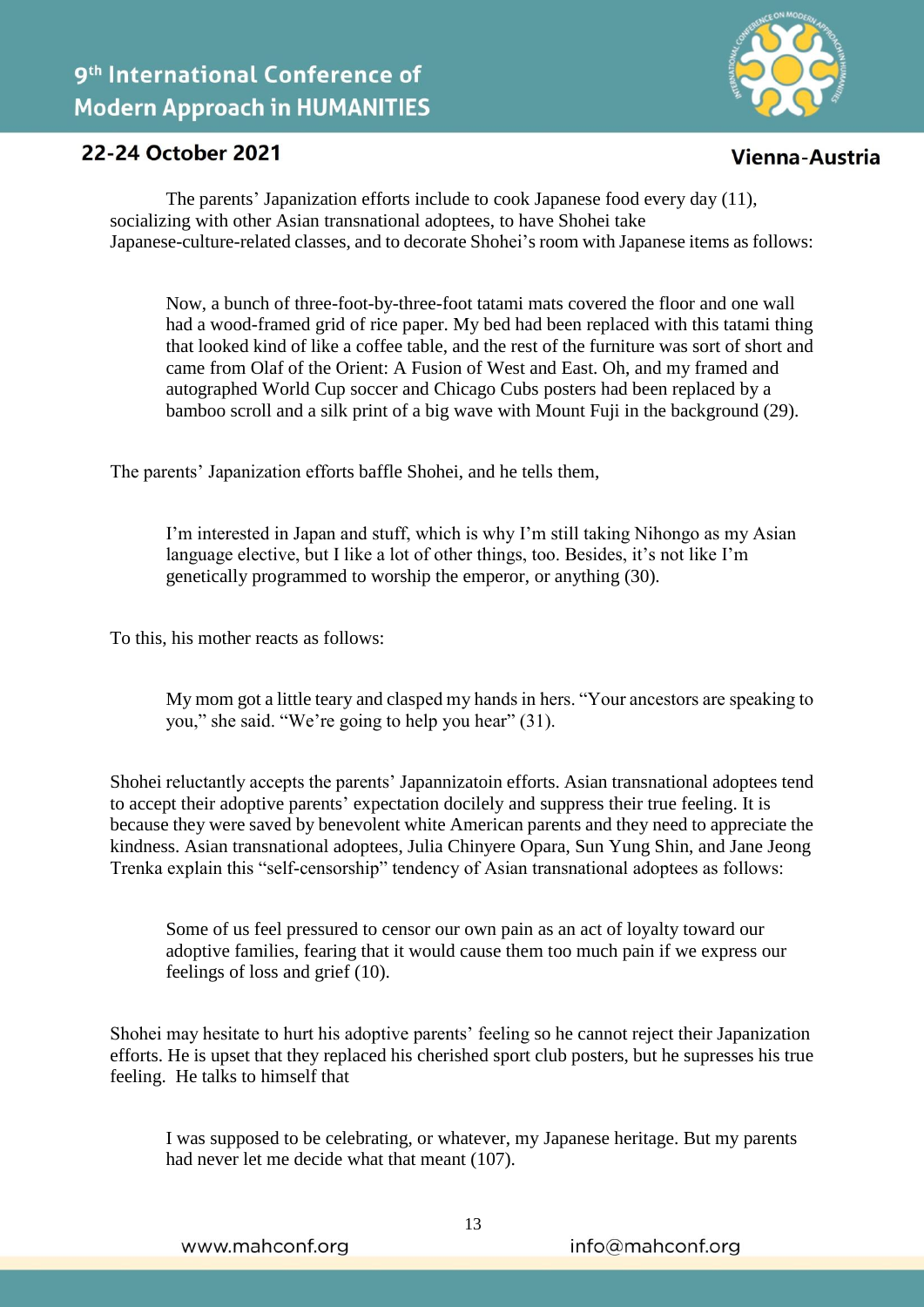

## 22-24 October 2021

Shohei does not deny his Japanese roots, but he is troubled by the fact that it is not himself but his parents who decide his cultural identification. Shohei is old enough to decide what he likes and dislikes. While he enjoys watching Godzila movies, he also enjoys watching Chicago Cubs games. However, his parents do not allow Shohei's self-decision.

Even though transnational adoption experts say that it is important to incorporate children's Asian roots in their everyday life for their healthy cultural identity development, if parents force Asian culture to children, that may be the same structure of forcing white culture to Asian transnational adoptees.

Towards the end of the novel, Shohei finally stands up against the parents' Japanization efforts. He talks to his adoptive parents,

Lots of things are part of me. Japan. America. Chicago. Ireland…sort of. Soccer. My friends. Mathilda. Being adopted. I just want to be the one who gets to choose what the parts are and what they mean (160).

To this, his parents show their understanding to Shohei's true feeling. *Ninjas, Piranhas, and Galileo* tells us readers that adoptive parents of course need to provide rich cultural experiences to their children, but it is Asian transnational adoptees themselves who have the right to decide their cultural identification.

### **4. Conclusion**

Since most white American adoptive parents have no racialized experiences, they seem to be either take color-blind attitude to their adopted children, which results in whitewashing children, or overemphasizing children's Asian roots. Asian transnational adoptees seem to be upset between the two extreme choices. Yet, *Ninjas, Piranhas, and Galileo* clearly illustrates that Asian transnational adoptees should choose their cultural identification more than just either white or Asian.

Kristen Hoo-Mi Sloth, a Korean transnational adoptee raised in Norway contends that "no ideal identity formation process exists" (255), but she continues that there are Asian transnational adoptees who "have a relaxed, flexible attitude to ethnicity and cultural belonging. […They are] open to new influences and stress individual identity more than national identity" (255).

Shohei voices that his cultural identification consists of Japan, America, Ireland, Chicago, friends, soccer, etc. He is developing flexible identity not only bound by ethnic identity. What adoptive parents could do may be to respect children's self-determination for their cultural identification, and provide resources which nurture children's self-esteem. In this way, Asian transnational adoptees may develop healthy and happy cultural identity.